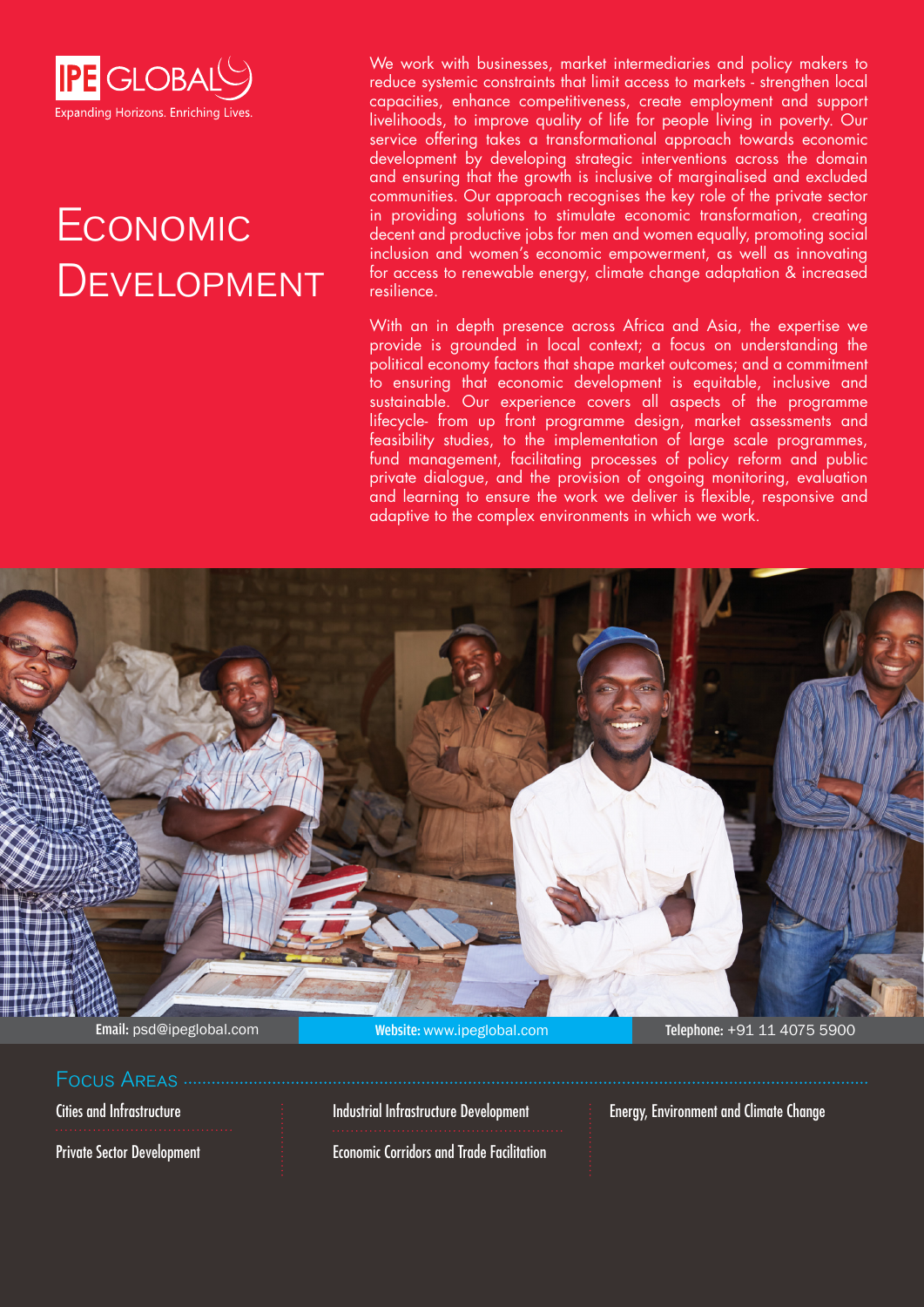- Programme Design
- Systems Analysis and Value Chain Analysis
- Market Assessments
- **Pre-feasibility and Feasibility Studies**
- **Infrastructure Planning**

## **ROJECTS**

Urban Planning and Municipal Financing

SERVICES ............

- **Investor Attraction**
- Transaction Advisory for Public Private **Partnerships**
- **Fund Management for Innovation Funding**
- Programme Management
- Gender and Social Inclusion Analysis
- **Monitoring, Evaluation and Learning**

The SILTPR programme is a partnership between the Government of Rwanda, two major tea companies (Unilever and Luxmi), The Wood Foundation Africa, Gatsby and DFID. The tea companies have committed to invest in the construction of tea factories, while TWFA and DFID help de-risk these investments, by supporting smallholder farmers to supply Rwanda's new tea processing plants on time and at the required quality standards. We are working with the Wood Foundation Africa and its development partners, DFID Rwanda and Gatsby Africa to conduct a longitudinal impact assessment of SILTPR. The purpose of the theory-based evaluation is to define and explore income, livelihoods and job creation results, identifying what works, in what context, for whom, and why. Agri-Tech Catalyst is a £10 million programme which supports businesses and research organisations working in partnership across the UK and developing countries to produce innovations that address post-harvest losses and sustainable agricultural intensification. The programme aims to accelerate the development of new agricultural innovations to address food security challenges by supporting research institution/private sector partnerships. As independent evaluators, we are working with DFID and the Fund Manager in reviewing the programme design and delivery mechanism with a view to maximise intended impacts. We are assessing progress and performance of the fund across the stages of maturity of innovations leading to commercialisation of standout products and ultimately inclusive benefits to agricultural producers and consumers. The Cities and Infrastructure for Growth programme (CIG) (also known as Hlan Chi in Myanmar) provides demand-responsive technical assistance (TA) to Government of Myanmar and other implementing government agencies to reform and strengthen the policy environment and promote investment, growth and job creation in Myanmar. The programme is aligned with the strategic objectives set out in the Myanmar Sustainable Development Plan. It will enable cities to function effectively, attract new businesses and create employment. In particular, Hlan Chi will build learning about what works for generating investment in sustainable cities and infrastructure, which will inform both programme delivery and future programme design. We are providing technical assistance on city and regional interventions in Myanmar leading to inclusive economic development and structural transformation, by building the enabling environment for investment into urban, energy and infrastructure sectors. The interventions will provide reliable energy for households and businesses, thereby reducing production costs and removing the barriers to investment in much needed infrastructure services, such as energy, water and sanitation, transport and communications. The Wood Foundation Africa II Impact Evaluation of the Sustainable Inclusive Livelihoods through Tea Production in Rwanda (SILTPR) Programme, Rwanda (2020-2024) DFID II AgriTech Catalyst – Evaluation of an Innovation Financing Programme, Global (2019-2022) DFID II Hlan Chi Programme - Cities and Infrastructure for Growth, Myanmar (2018-2023)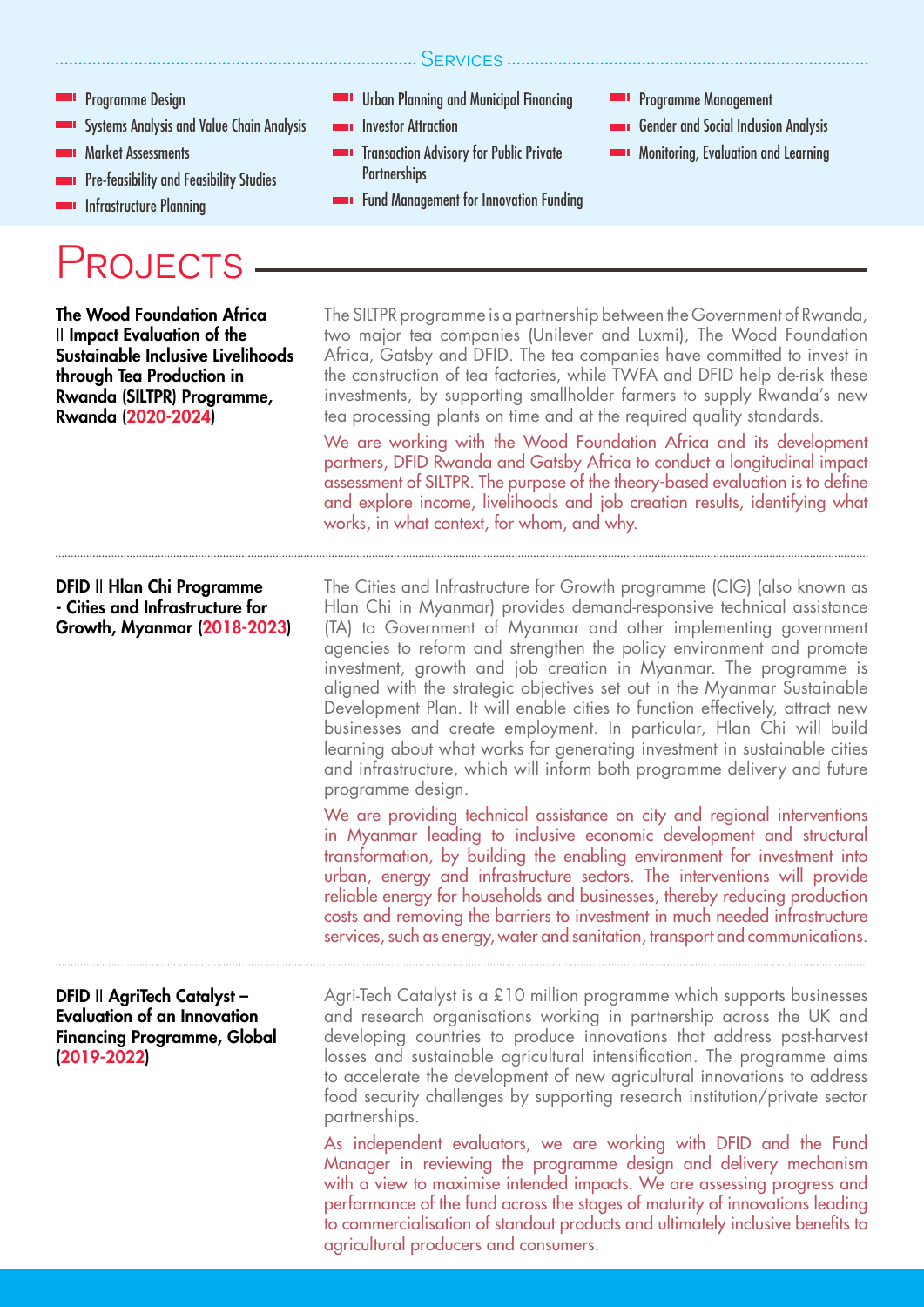Foreign and Commonwealth Office / UK Government II The Global Future Cities Prosperity Fund Programme, Philippines and Myanmar (2019-2022)

The Global Future Cities Prosperity Fund Programme is a three-year £80.0 million programme. The programme supports inclusive and sustainable urban economic growth and increase global prosperity through targeted interventions on transportation, urban planning and urban resilience in ten countries worldwide (Brazil, Indonesia, Malaysia, Myanmar, Nigeria, Philippines, South Africa, Thailand, Turkey and Vietnam). We are supporting the programme in two cities in Philippines and one in Myanmar.

In the Philippines, we are providing assistance to the Bases Conversion Development Authority implementing the development of New Clark City (NCC) and improving governance in Cebu City. In NCC, assistance is being provided to implement three interventions: (i) setting up a sustainability unit for NCC; (ii) preparing a participative design for NCC Central Park and recommendations for citywide public open space; and (iii) developing a NCC housing strategy and livelihood recommendations and a pilot affordable housing project. In Cebu, three interventions are (i) development of the Cebu city strategy with focus on affordable housing; (ii) identification of a catalytic project that involves social development, particularly on education and technical skills; and (iii) institutionalisation of data-driven city mapping and planning activities.

In Myanmar, we are providing technical inputs (urban design and policy) to the Sustainable Public Space Revitalisation through Participatory Design in Yangon. This project focuses on the design and implementation of two pilot streetscape upgrading projects in Yangon's downtown area. The overarching objective is to demonstrate the scalability and replicability of communitybased approaches to public space design, development and management as a means of promoting economic and social development and inclusion whilst improving the environmental management of Myanmar. We are leading the physical design inputs to the project and providing policy research and formulation to Yangon city to ensure the approaches piloted here are replicable and sustainable.

TMEA II Assessment of Emerging Trade and Investment Opportunities to Boost Export-Led Industrialisation in East and Southern Africa (2020-2021)

The project is aimed at comprehensive assessment of emerging trends and global shifts in trade and investment focused on boosting export-led industrialisation in East and Southern African countries.

IPE Triple Line has been assigned to prepare the following:

- Models of export-driven industrialisation;
- Comparative analysis of industrialisation and trade in TMEA countries;
- Global outlook and trends;
- Shortlisting of sectors of interest;
- Investor needs analysis;
- Case study snapshots;
- Assessment of investment attraction capacity;
- Identification of strategic priorities;
- Value proposition notes;
- Investor outreach plans;
- Project concept notes.

DFID II Technical Support Unit (TSU) for Growth, Resources, Opportunities and Wealth Creation in Bihar (GROW Bihar), India (2016-2020)

DFID, under GROW Bihar programme has been assisting Government of Bihar (GoB) in attracting private sector investments, effectively steering revenue collection and utilisation, and strengthening growth transmission.

As a Technical Support Unit (TSU), IPE Global assisted GoB to: (a) improve the investment climate for private sector growth; (b) boost revenue collection and strengthen public financial management to make development more effective and; (c) revamp technical education in the state to create jobs, particularly for Women, Scheduled Castes (SCs) and Minorities.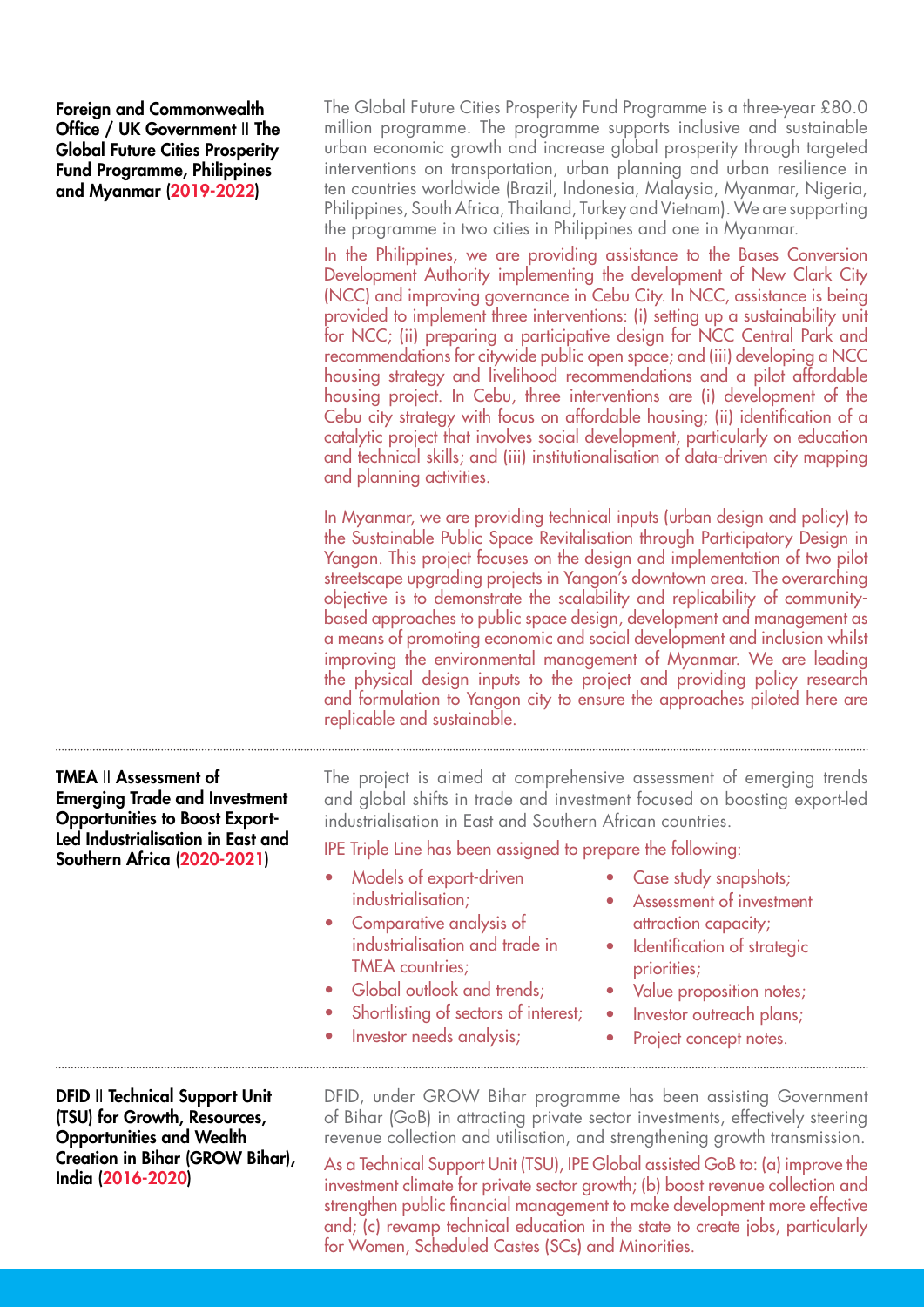MasterCard Foundation II Monitoring and Evaluation Partner for the Fund for Rural Prosperity, Sub-Saharan Africa (2014-2021)

TradeMark East Africa II Trade and Logistics Cluster Programme

Framework: Kigali Wholesale Market Linkage, Rwanda (2020) The MasterCard Foundation Fund for Rural Prosperity (FRP) is a USD 50 million Challenge Fund which aims to help 1,000,000 rural people in sub-Saharan Africa to move out of poverty through improving their access to financial products & services.

We support FRP's Fund Manager in the monitoring and results measurement of the Fund. As monitoring and evaluation partner, we are responsible for the development of the overall theory of change and results framework, and has worked with FRP's partners to develop results measurement tools (e.g. results chains, beneficiary models, and KPIs) to measure the ongoing impact of their interventions. We are also conducting annual field visits to grantees to track their business performance and the impact on financial inclusion for the target beneficiaries, and is currently implementing eight rigorous impact studies looking at the project's impact on beneficiary resilience, satisfaction, income and indirect job creation.

The Government of Rwanda, in partnership with UNICEF, wishes to build on recent successes to promote increased access to ECD and pre-primary services for children in the rural communities surrounding Rwanda's tea estates. Supported by the Improving Market Systems for Agriculture in Rwanda (IMSAR) programme, the National Agricultural Export Board (NAEB) now wishes to investigate options for facilitating private sector investment in Early Child Development Centres in a range of other agricultural value chains, including vegetables, coffee, flowers and other non-tea sectors.

IPE Triple Line was engaged in the following activities:

- Preparing the problem statement/rationale for private sector investment,
- Options analysis Intervention design,
- Financial modelling and analysis,
- Stakeholder validation and business case development recommendations.

TradeMark East Africa (TMEA) II Technical and Commercial Options Analysis for Development of a Trade and Logistics Hub for Busia Trade Logistics Cluster, Uganda (2019-2020)

TMEA is supporting the Government of Uganda and Busia District Council to develop a Trade and Logistic Facility with supporting backwards and forward linkages into the grains and horticulture sectors in Uganda and Kenya in order to attract inward investment, boost exports and create jobs. The Trade and Logistics Facility is expected to promote the formalisation of cross border trade, increase safe food trade between Uganda and Kenya and benefit large numbers of women and youth working in the grains and horticulture value chains in Uganda.

We conducted technical and commercial options analysis on behalf of TMEA in order to assess the market potential for developing a Trade and Logistics Hub in Busia. As part of the analysis, we undertook extensive value chain analysis to identify the most viable sectors; commissioned detailed architectural and engineering designs to inform the construction of the facility, undertook market sounding to determine investor interest and prepared a comprehensive business plan to guide a subsequent phase of investor attraction and deal structuring to be undertaken by TMEA. The assignment also included assessing intervention options to strengthen forward and backward linkages within the grains and horticulture value chains as part of a process of derisking the facility for prospective investors and unlocking the potential for regional economic development.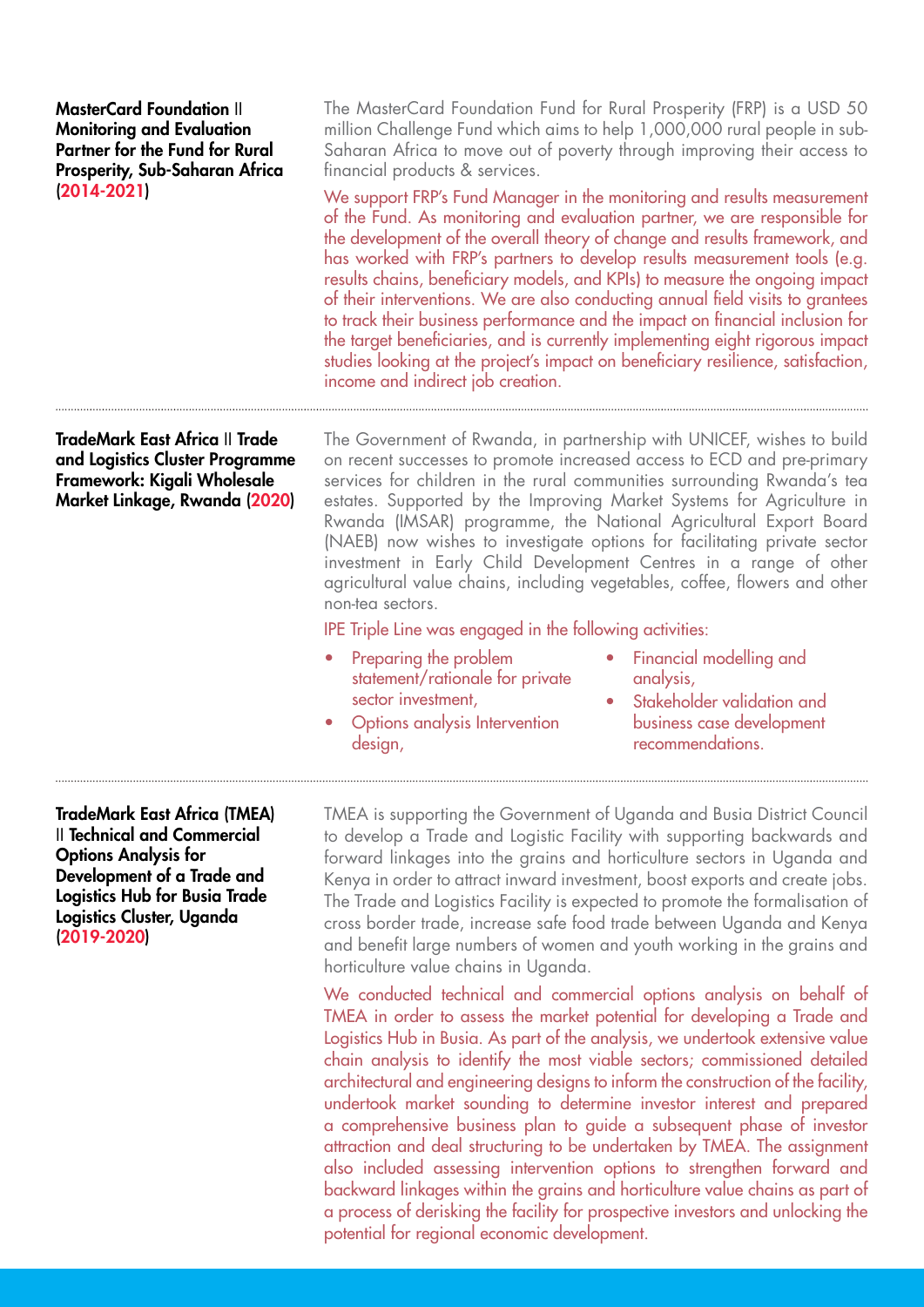TradeMark East Africa (TMEA) II Pre-feasibility and Feasibility Assessment for the Further Development of Special Economic Zone and Industrial Park Infrastructure, Rwanda (2019-2020)

CDC Plus/CDC Group II COVID Technical Assistance (Learning / Impact Measurement and Management Partner Support) Africa/Asia (2020)

TMEA is supporting the Government of Rwanda in the development of Special Economic Zone (SEZ) and Industrial Park Infrastructure to boost Rwanda's economic potential by increasing investments and creating employment opportunities.

We conducted a feasibility study for the development of Advanced Factory Units (AFUs) at Kigali Special Economic Zone (SEZ) Phase-II and undertaking market sounding to determine investor interest (both foreign and domestic) in the site. We also supported Ministry of Trade and Industry (MINICOM), Government of Rwanda and the Rwanda Development Board to develop all 3 phases of Bugesera Industrial Park by conducting a detailed feasibility study to determine the most suitable model for ongoing park development, conducting market sounding to determine investor interest and providing transaction advisory support to secure a developer operator for the site.

Through the COVID Technical Assistance Facility, CDC Plus aims to support 50-100 CDC investees across Asia and Africa to respond to the global COVID-19 pandemic reaching an estimated minimum of 300,000 underserved people at this time of critical need. As a learning partner, we are providing on-going support for impact measurement and management (IMM) to ensure that CDC Plus adaptively monitors and manages the impact of their COVID TA projects.

#### We supported CDC group with:

- Validating and refining the proposed approach to IMM of COVID TA projects;
- Facilitating workshop(s) with the CDC Plus team on the COVID TA IMM approach (e.g. how to develop monitoring plans, select indicators and choose data collection methods/tools);
- Supporting with drafting/ reviewing/finalising monitoring plans for each COVID TA project;
- Supporting with selecting/ structuring case studies for projects and conducting case study data collection and in some cases support writing them up.

### DFID II Dar es Salaam Urban Jobs Programme (Dar Jobs), Tanzania (2018-2019)

Dar Jobs was a £10 million urban market systems programme aiming to address the high unemployment and underemployment rate associated with Dar es Salaam's rapid growth by catalysing change in labourintensive sectors that have the potential to create jobs for the poor and disadvantaged, including women and youth. The programme focused on addressing barriers to labour demand in the light manufacturing, waste management and childcare sectors to create 9,600 Full Time Equivalent (FTE) jobs and increase earnings for its target beneficiaries.

We designed the Dar Jobs Programme. The 6 month design phase included conducting detailed market systems assessments for the programme's target sectors; undertaking in depth political economy assessments to position the programme and understand how best to align the programme with Government of Tanzania's policy objectives and build local stakeholder partnerships across different municipalities in Dar es Salaam, as well as conducting gender and social inclusion analysis to better understand the role and position of women in each market system. The design process also including rolling out a series of "micro pilots" in each of the target sectors to better understand identified constraints and trial interventions in line with the programme's focus on adaptive management.